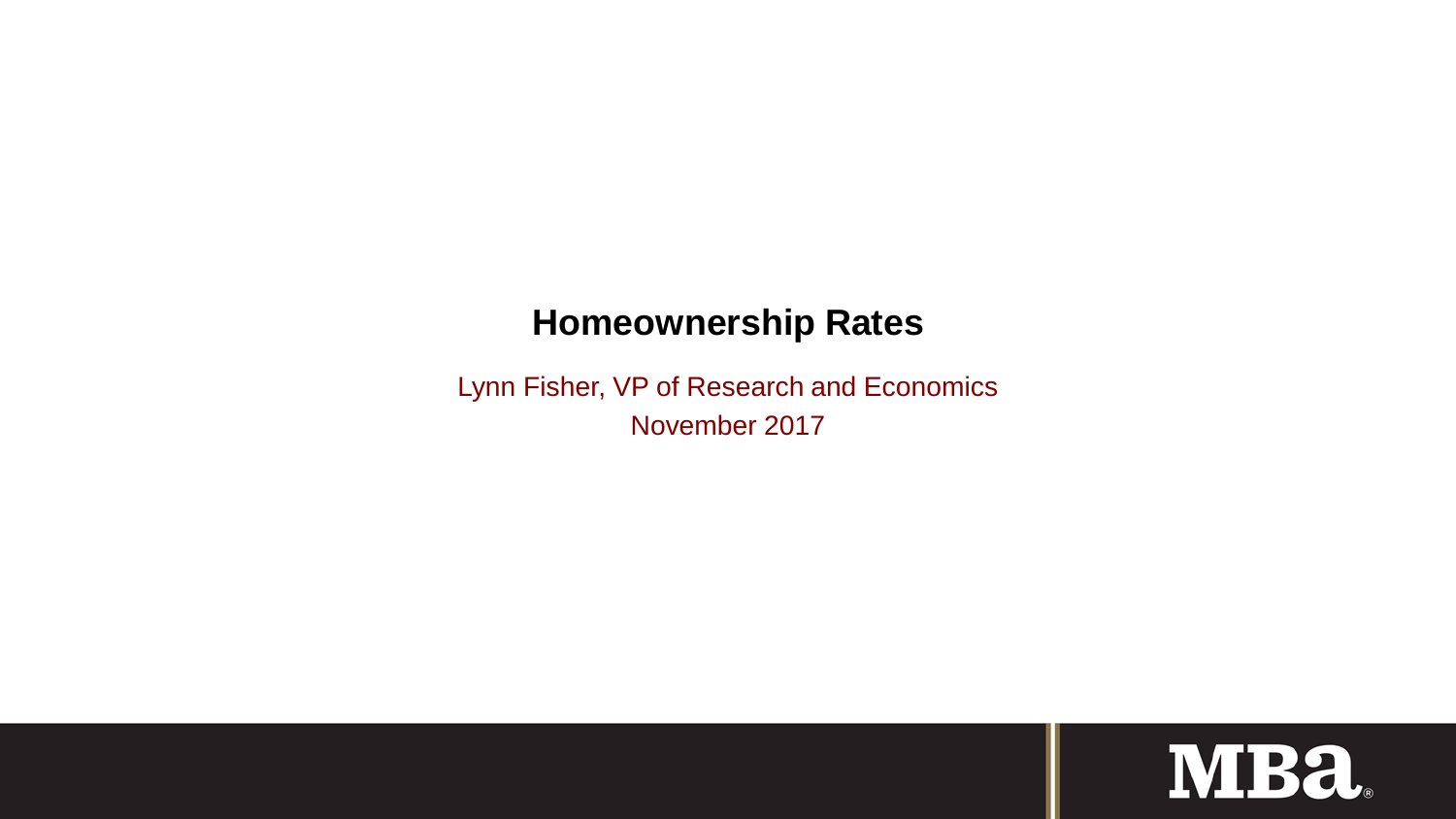# **US Homeownership Rates by Race/Ethnicity (1997-2017)**



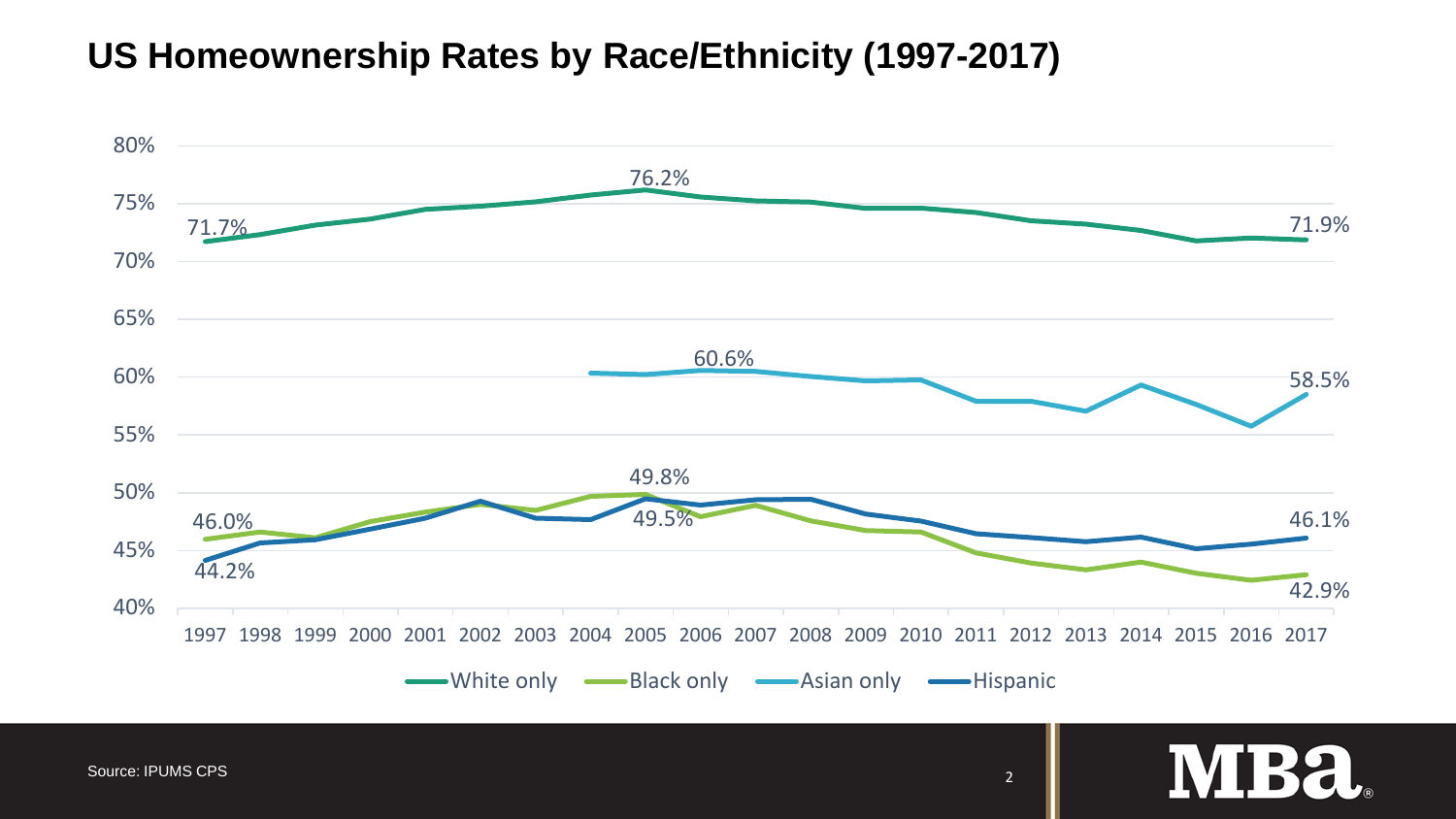### **Stabilization of Black and Hispanic Household Outcomes**



Change in median net worth by race/ethnicity, 2007-16 surveys (percent change)



Source: Survey of Consumer Finances, Census 3

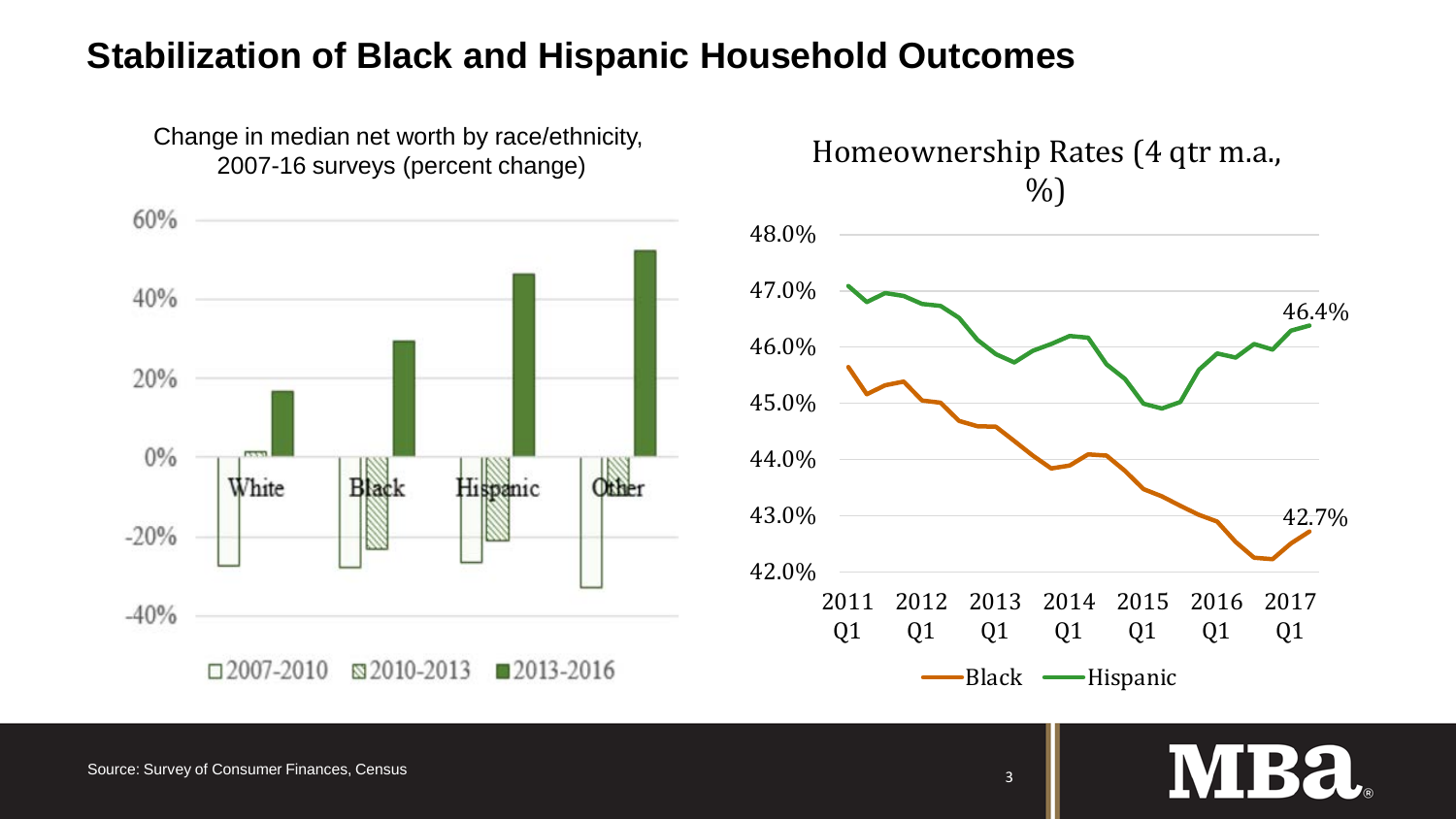## **What Explains the Gap?**



#### White-Minority Homeownership Gap

**MBa**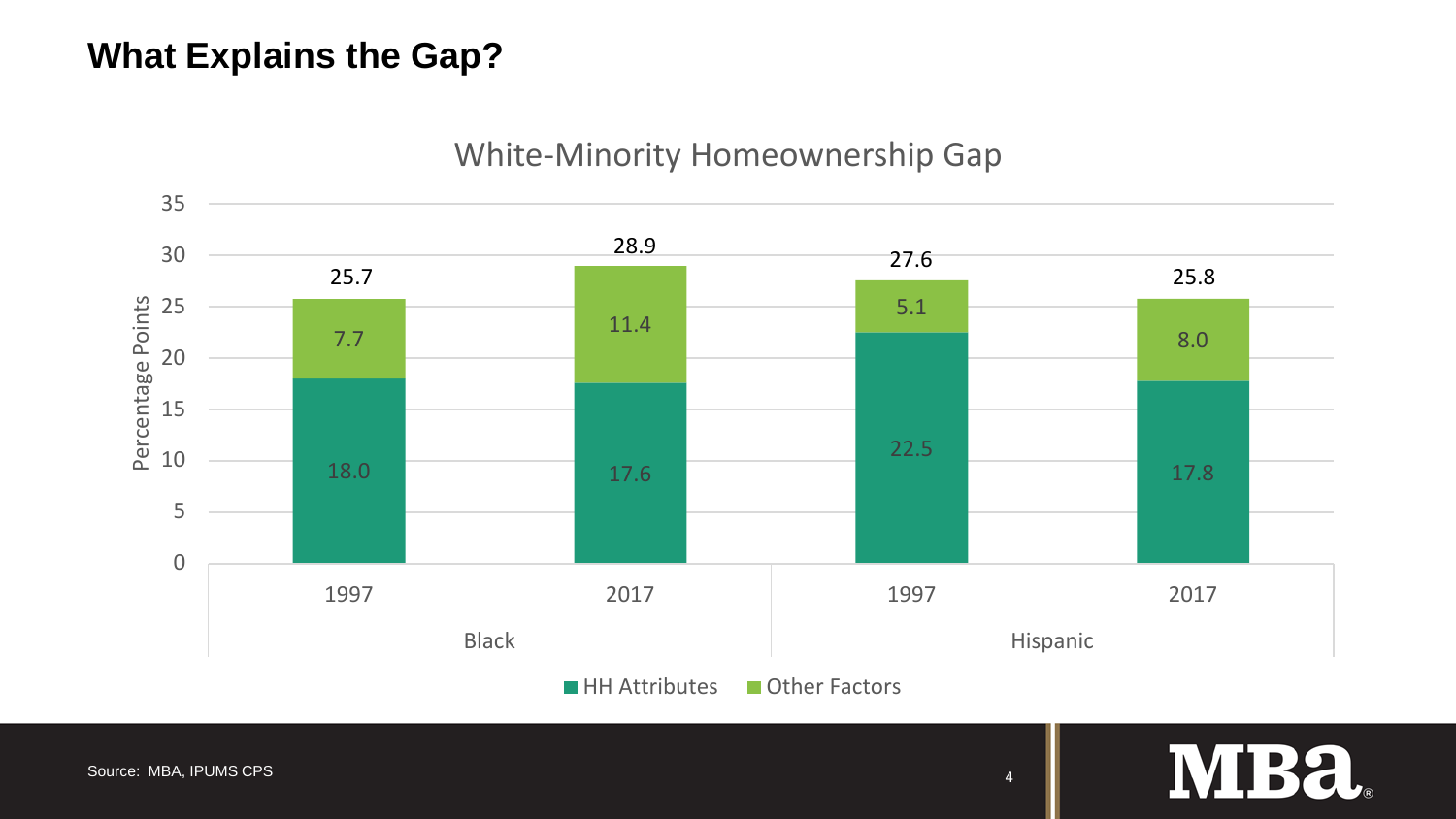## **A Slower Start for Minorities**

#### Homeownership Rates by Age in 2017



**MBa**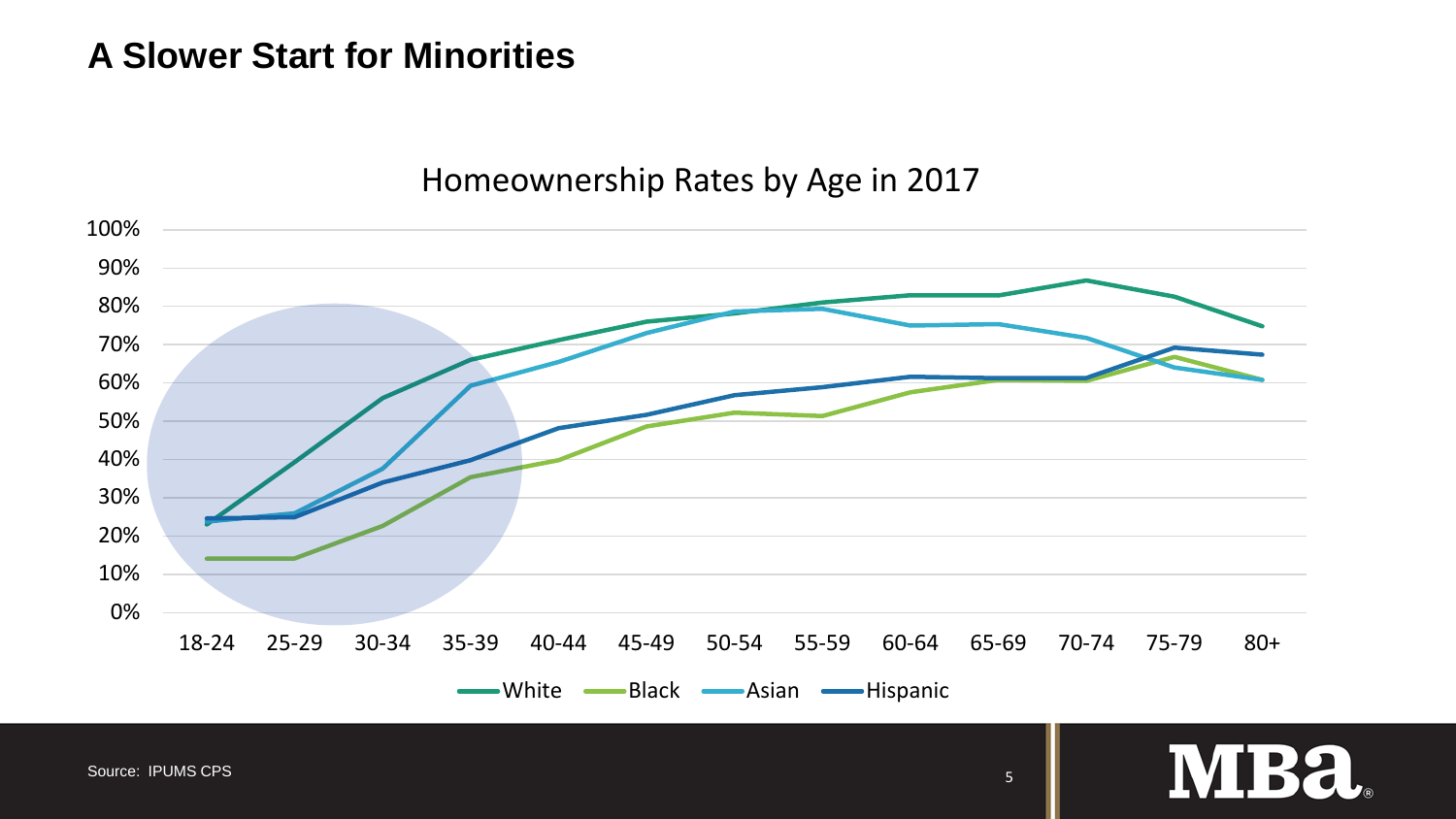## **MBA Research Sign-ups and Services**